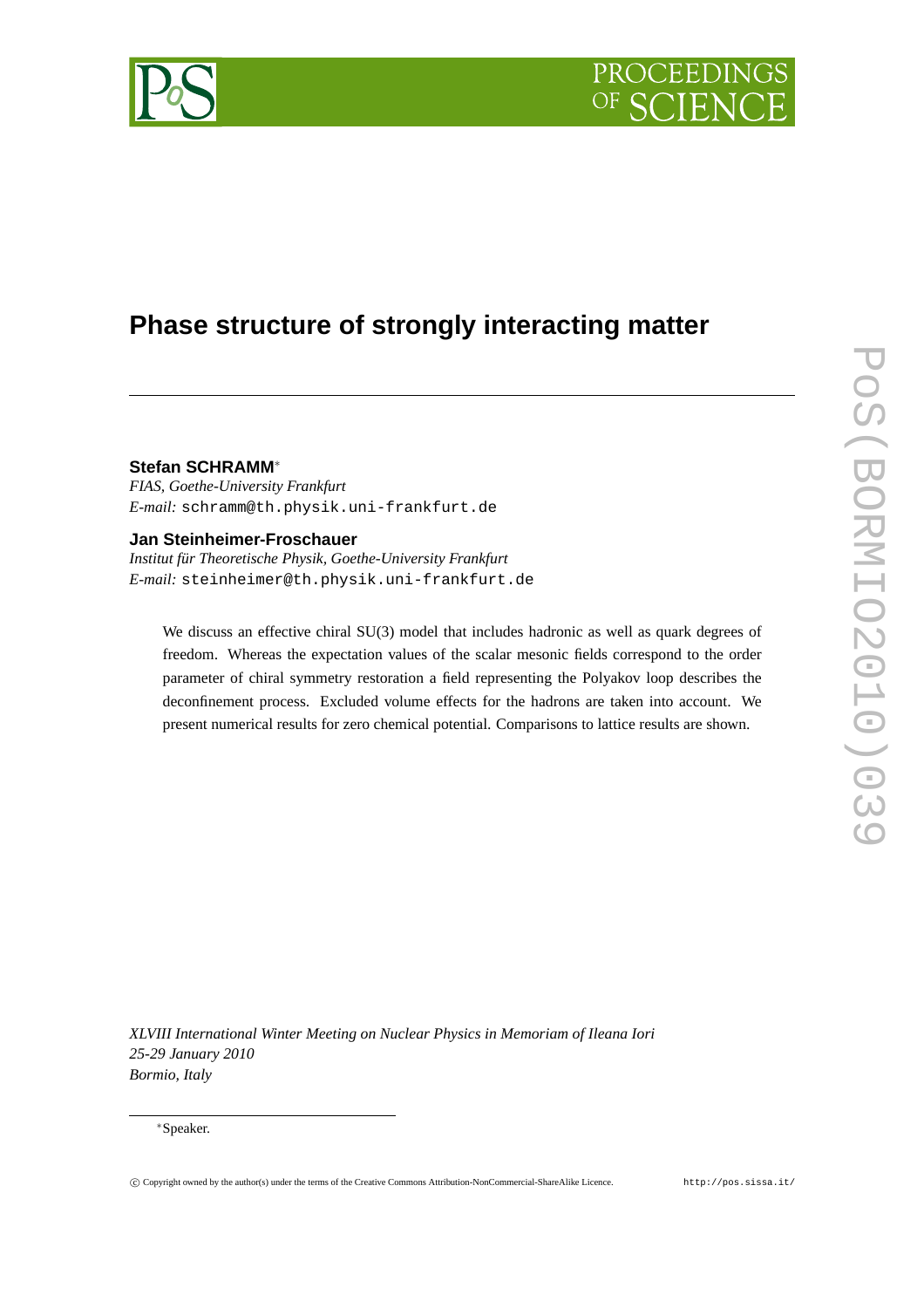# **1. Hadronic Model**

There are a number of effective hadronic flavor-SU(3) models that describe matter properties around the nuclear ground state quite well (e.g. [1] and references therein). Various extended quark model approaches have been developed in the recent years for the study of the high temperature or density regime and the deconfinement phase transition [2, 3]. To investigate the chiral and deconfinement phase transitions, where hadrons and quarks are involved, and in order to have a coherent equation of state that covers the whole range of chemical potentials and temperatures relevant for ultrarelativistic heavy-ion collisions a combined hadron-quark model can serve as a very useful approach to this problem. In the following we outline such a hadron-quark formalism.

To ensure that the model has a reasonable behavior at low densities and low temperatures we adopt a well-tested extended flavor SU(3)  $\sigma - \omega$  model as basis for the description of the hadronic system. As hadronic degrees of freedom we include the lowest baryonic and mesonic SU(3) multiplets.

The Lagrange density of our extended non-linear  $\sigma - \omega$  model reads:

$$
L = L_{Kin} + L_{Int} + L_{Self} + L_{SB},\tag{1.1}
$$

with the kinetic energy term  $L_{Kin}$ .  $L_{Self}$  and  $L_{SB}$  (assuming, for simplicity, isospin-symmetric matter) are given by

$$
L_{Self} = -\frac{1}{2} (m_{\omega}^2 \omega^2 + + m_{\phi}^2 \phi^2) - g_4 \left( \omega^4 + \frac{\phi^4}{4} + 3 \omega^2 \phi^2 + \frac{4 \omega^3 \phi}{\sqrt{2}} + \frac{2 \omega \phi^3}{\sqrt{2}} \right) + \frac{1}{2} k_0 (\sigma^2 + \zeta^2) - k_1 (\sigma^2 + \zeta^2)^2 - k_2 \left( \frac{\sigma^4}{2} + \zeta^4 \right) - k_3 \sigma^2 \zeta - k_4 \ln \frac{\sigma^2 \zeta}{\sigma_0^2 \zeta_0}, \quad (1.2)
$$

$$
L_{SB} = -m_{\pi}^2 f_{\pi} \sigma - \left(\sqrt{2}m_k^2 f_k - \frac{1}{\sqrt{2}}m_{\pi}^2 f_{\pi}\right) \zeta \quad , \tag{1.3}
$$

where  $\omega$  and  $\phi$  are the zeroth components of the isoscalar non-strange and strange vector fields, respectively.  $\sigma$  and  $\zeta$  are the corresponding scalar fields.  $L_{Self}$  includes mass terms and quartic self-interactions of the vector mesons, as well as the self-interactions of the scalar mesons that induce the spontaneous breaking of chiral symmetry. The explicit chiral-symmetry breaking is implemented through the term  $L_{SB}$  (for extended details on the full Lagrangian see [1]).

The interactions between baryons and the scalar and vector mesons are linear and read

$$
\mathscr{L}_{BM} = -\sum_{i} \overline{\psi}_{i} \left( g_{i\sigma} \sigma + g_{i\zeta} \zeta \right) \psi_{i} , \quad \mathscr{L}_{BV} = -\sum_{i} \overline{\psi}_{i} \left( g_{i\omega} \gamma_{0} \omega + g_{i\phi} \gamma_{0} \phi \right) \psi_{i} , \tag{1.4}
$$

The index *i* sums over the baryon octet. Vacuum and in-medium masses of the baryons are generated via their couplings to the scalar condensates.

For the baryon-vector couplings  $g_{i\omega}$  and  $g_{i\phi}$  pure *f*-type coupling is assumed as discussed in [1],  $g_{i\omega} = (n_q^i - n_{\bar{q}}^i)g_8^V$ ,  $g_{i\phi} = -(n_s^i - n_{\bar{s}}^i)\sqrt{2}g_8^V$ , where  $g_8^V$  denotes the vector coupling of the baryon octet and  $n^i$  the number of constituent quarks of species *i* in a given hadron. The relative couplings are in accordance with additive quark model constraints.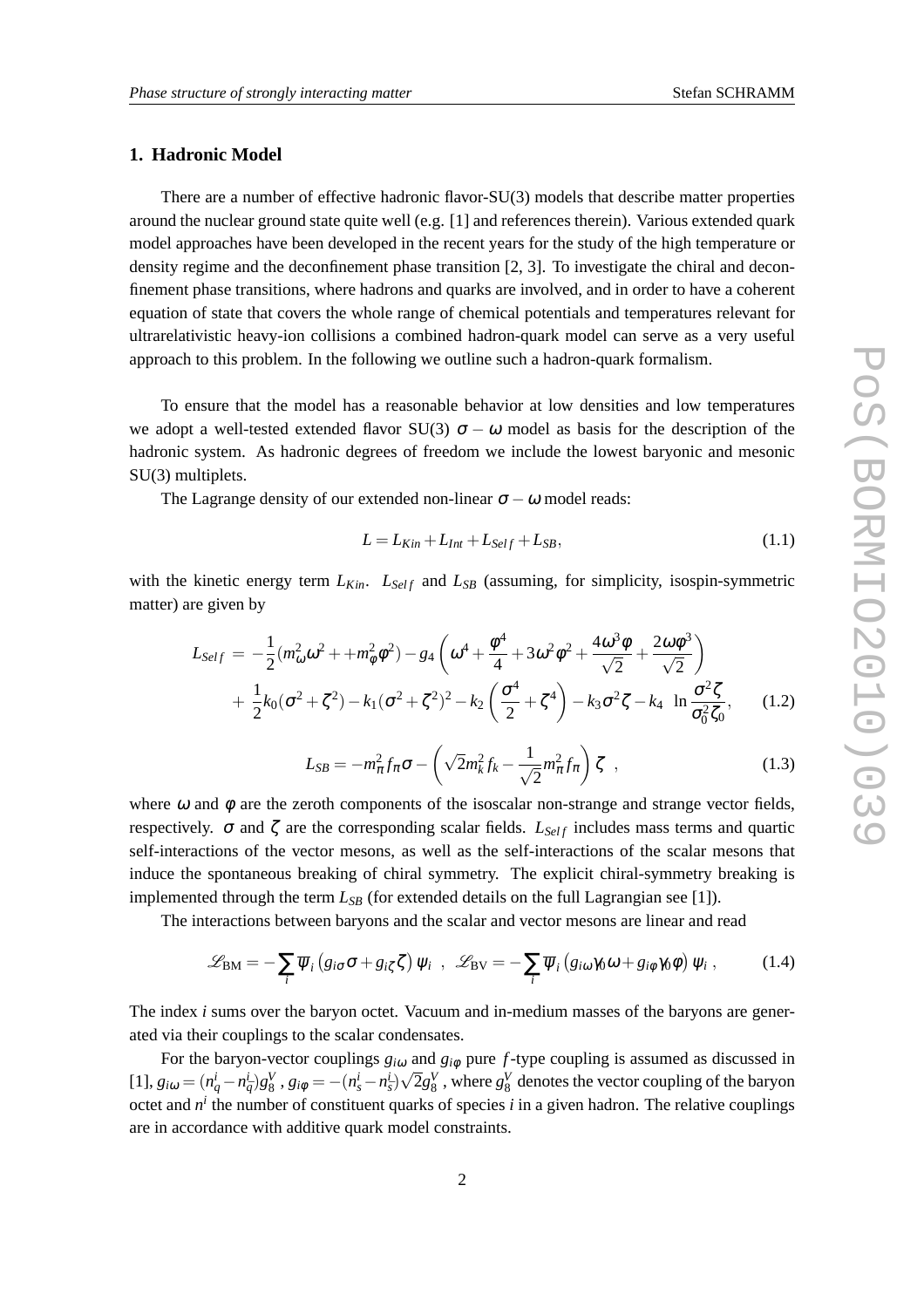The parameters of the purely hadronic model are fixed by symmetry relations, hadronic vacuum observables and nuclear matter saturation properties (see [1]). In addition, the model also provides a satisfactory description of realistic finite-size and/or isospin asymmetric systems like nuclei and neutron stars [4, 5].

### **2. Implementing Quarks**

For a realistic description of the system at high temperatures and densities we introduce quark fields into our model following the general approach outlined in [2, 3].

The quarks couple to the mean fields of the model. As order parameter for the deconfinement transition we introduce an effective Polyakov loop field  $\Phi$  and its conjugate  $\Phi^*$  with a potential for the field reading [3]:

$$
U = -\frac{1}{2}a(T)\Phi\Phi^* + b(T)ln[1 - 6\Phi\Phi^* + 4(\Phi^3\Phi^{*3}) - 3(\Phi\Phi^*)^2]
$$
 (2.1)

where  $a(T) = a_0 T^4 + a_1 T_0 T^3 + a_2 T_0^2 T^2$ ,  $b(T) = b_3 T_0^3 T$ . The parameters are fitted to lattice QCD results at zero chemical potential.

The Polyakov loop couples to the quarks via their partition functions:

$$
\Omega_q = -T \sum_{i \in Q} \frac{\gamma_i}{(2\pi)^3} \int d^3 k \ln\left(1 + \Phi \exp\frac{E_i^* - \mu_i}{T}\right) \tag{2.2}
$$

and

$$
\Omega_{\overline{q}} = -T \sum_{i \in Q} \frac{\gamma_i}{(2\pi)^3} \int d^3k \ln\left(1 + \Phi^* \exp\frac{E_i^* + \mu_i}{T}\right) \tag{2.3}
$$

Quark contributions in the confined phase with  $\Phi = 0$  are thus suppressed. In order to ensure that hadronic degrees of freedom vanish at high temperatures we include a finite volume correction *v* for the hadrons ( $v = 1$  fm<sup>3</sup>) extending the thermodynamically consistent approach discussed in e.g. [6]. Thus we get

$$
v_{\mathcal{Q}uark} = 0 \, , \, v_{\mathcal{B}aryon} = v \, , \, v_{\mathcal{M}eson} = v/8 \tag{2.4}
$$

assuming, for simplicity, a meson radius of half the size of the effective baryon radius. At this stage we do not include more subtle effects in the description of the excluded volume effects like possible Lorentz contractions or temperature-dependent effects [7]. An alternative approach to suppress hadrons at high temperatures and densities by generating a mass shift for the hadronic particles at non-zero values of  $\Phi$  is discussed in ref. [8].

Using a modified chemical potential  $\tilde{\mu}_i$  for particle *i*,  $\tilde{\mu}_i = \mu_i - v_i P$ , where *P* is the total pressure, and by correcting all energy, particle, and entropy densities  $(\tilde{e}_i, \tilde{\rho}_i)$  and  $\tilde{s}_i$ ) by the volume exclusion factor:

$$
f = \frac{V'}{V} = (1 + \sum_{i} v_i \rho_i)^{-1}
$$
 (2.5)

one obtains a consistent set of equations.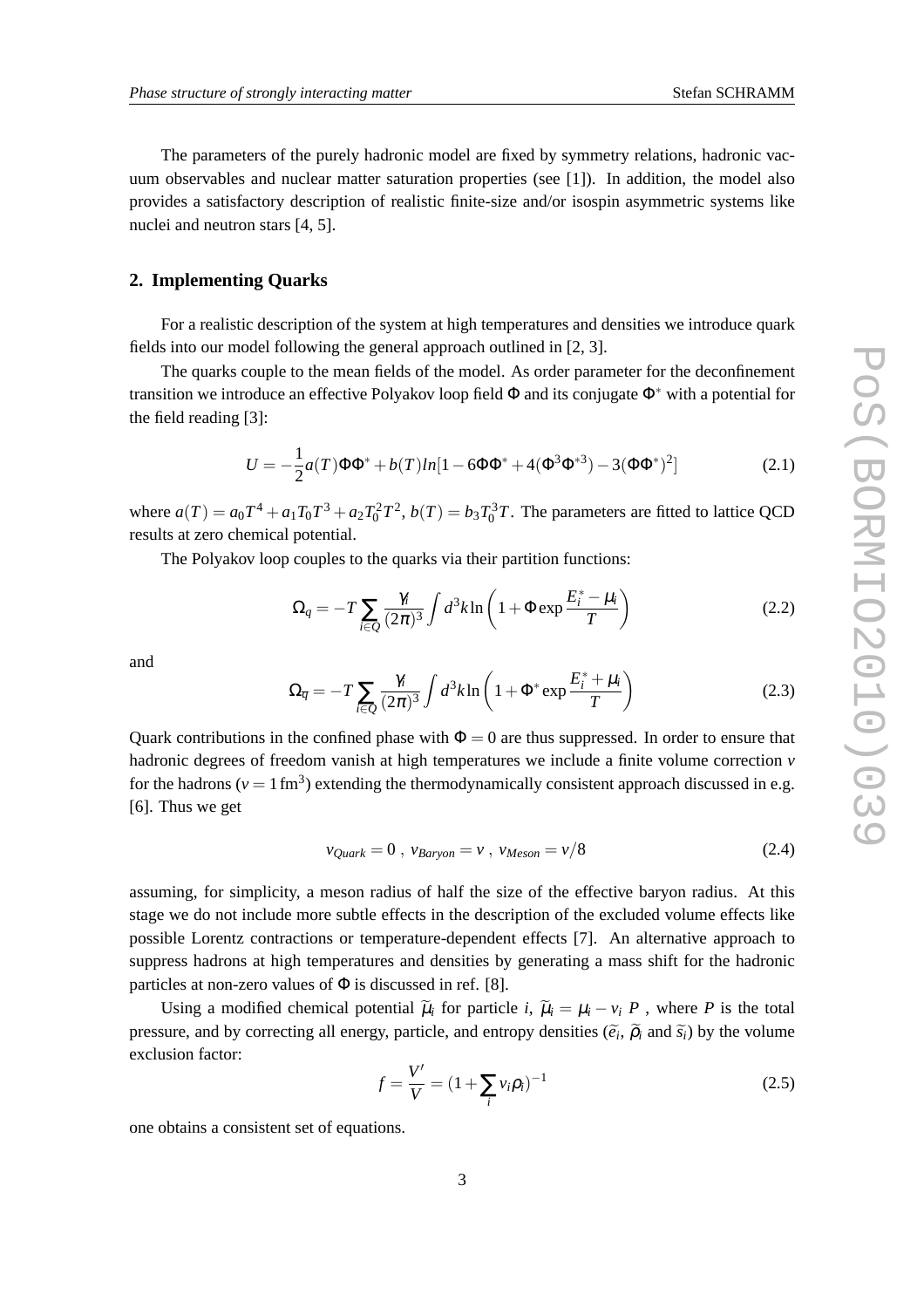

**Figure 1:** Scalar condensate and Polyakov loop as function of temperature compared to lattice results [10].



**Figure 2:** Interaction measure as function of temperature compared to lattice results using different time slices and effective actions[10].

#### **3. Results**

Solving for the fields by extremizing the grand canonical potential in mean-field approximation including thermal mesons we determine particle densities and thermodynamical quantities as function of temperature and chemical potential [9]. The plots show results for vanishing chemical potential. Finite-density results will be presented in forthcoming publications. Fig. 1 shows the temperature dependence of the scalar condensate and the Polyakov loop, representing the chiral restoration and deconfinement transitions. The critical temperature in the model is  $T_c = 175$ MeV, defined as maximum in the change of the scalar condensate during the cross-over phase transition. The curves are in qualitative agreement with lattice gauge results also shown in the plot [10] Through the effective potential for the Polyakov loop also the gluonic contributions to energy density and pressure are included. In Fig. 2 the so-called interaction measure is plotted, defined as deviation of the thermodynamical quantities from an ideal gas behavior  $(\varepsilon - 3p)/T^4$ . The model shows the same behavior as the lattice results, with a peak in the interaction measure closely above  $T_c$ . The resulting hadronic and quark densities are plotted in Fig. 3. Around the "critical"  $T_c$  a mixture of hadrons and quarks can be observed, which is quite realistic given the smooth behavior